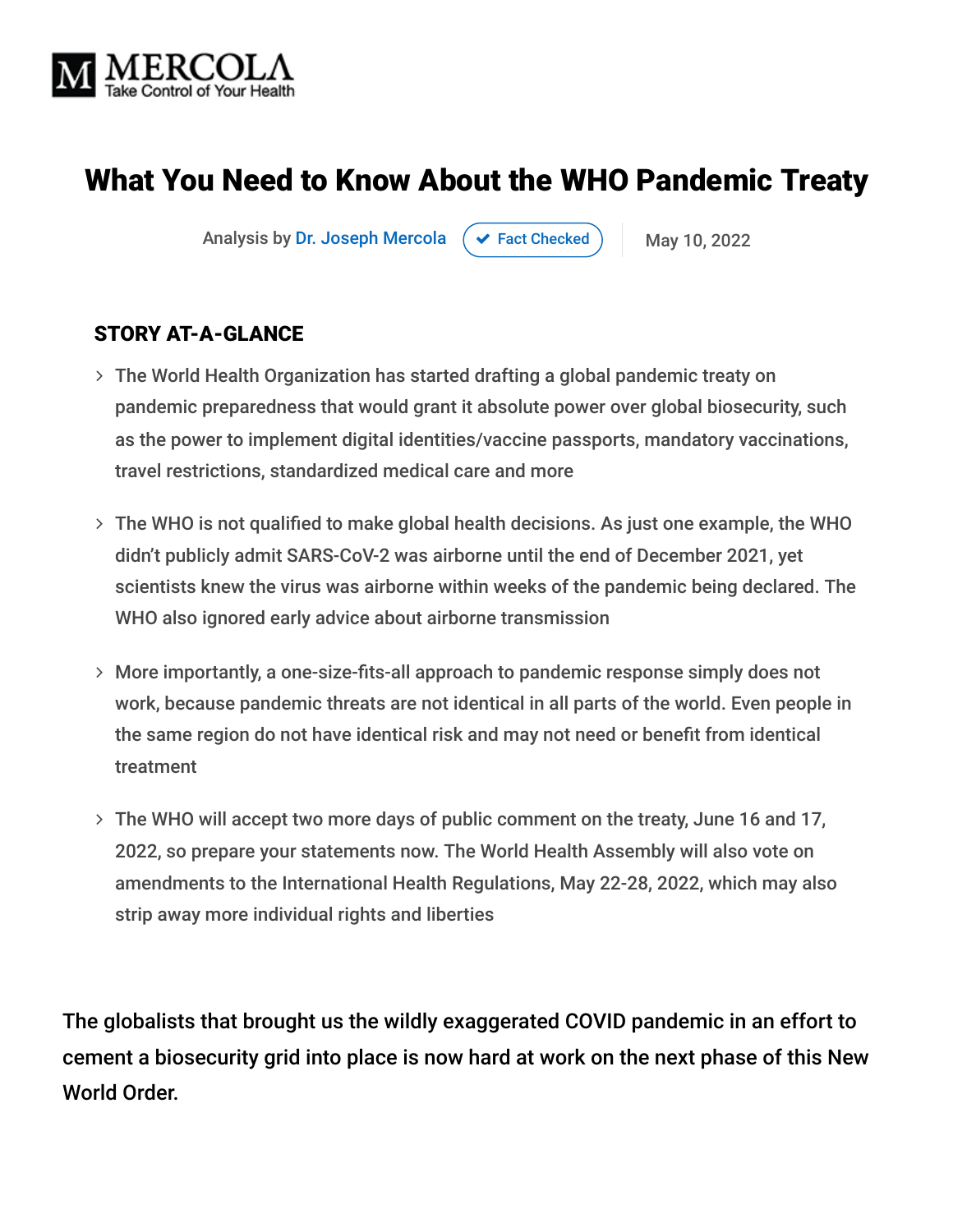The World Health Organization has started drafting a global pandemic treaty on pandemic preparedness that would grant it absolute power over global biosecurity, such as the power to implement digital identities/vaccine passports, mandatory vaccinations, travel restrictions, standardized medical care and more.

In "The Corbett Report"<sup>1,2</sup> above, independent journalist James Corbett reviews what this treaty is, how it will change the global landscape and strip you of some of your most basic rights and freedoms. Make no mistake, **[the WHO pandemic treaty](https://takecontrol.substack.com/p/who-pandemic-treaty?s=w)** is a direct attack on the sovereignty of its member states, as well as a direct attack on your bodily autonomy.

## A Backdoor to Global Governance

As noted by anti-extremism activist <mark>[Maajid Nawaz](https://takecontrol.substack.com/p/hybrid-war?s=r)</mark> in an April 28, 2022, Twitter post,<sup>3</sup> the "WHO pandemic treaty serves as a backdoor to global empire."

COVID-19, while potentially deadly to certain vulnerable groups, simply isn't a valid justification for handing over more power to the WHO, especially in light of its many inexplicable "mistakes" in this and previous pandemics.

As just one example, the WHO didn't publicly admit SARS-CoV-2 was airborne until the end of December 2021,<sup>4</sup> yet scientists knew the virus was airborne within weeks of the pandemic being declared.<sup>5</sup> The WHO also ignored early advice about airborne transmission. 6

So, it seems clear that the effort to now hand over more power to the WHO is about something other than them being the most qualified to make health decisions that benefit and protect everyone.

It seems far more likely that the WHO is being installed as a de facto governing body for the global Deep State. $^7$  Through the WHO, under the guise of biosecurity, the globalist cabal who seek to own everything and control everyone, will then be able to implement their wishes across the whole world in one fell swoop.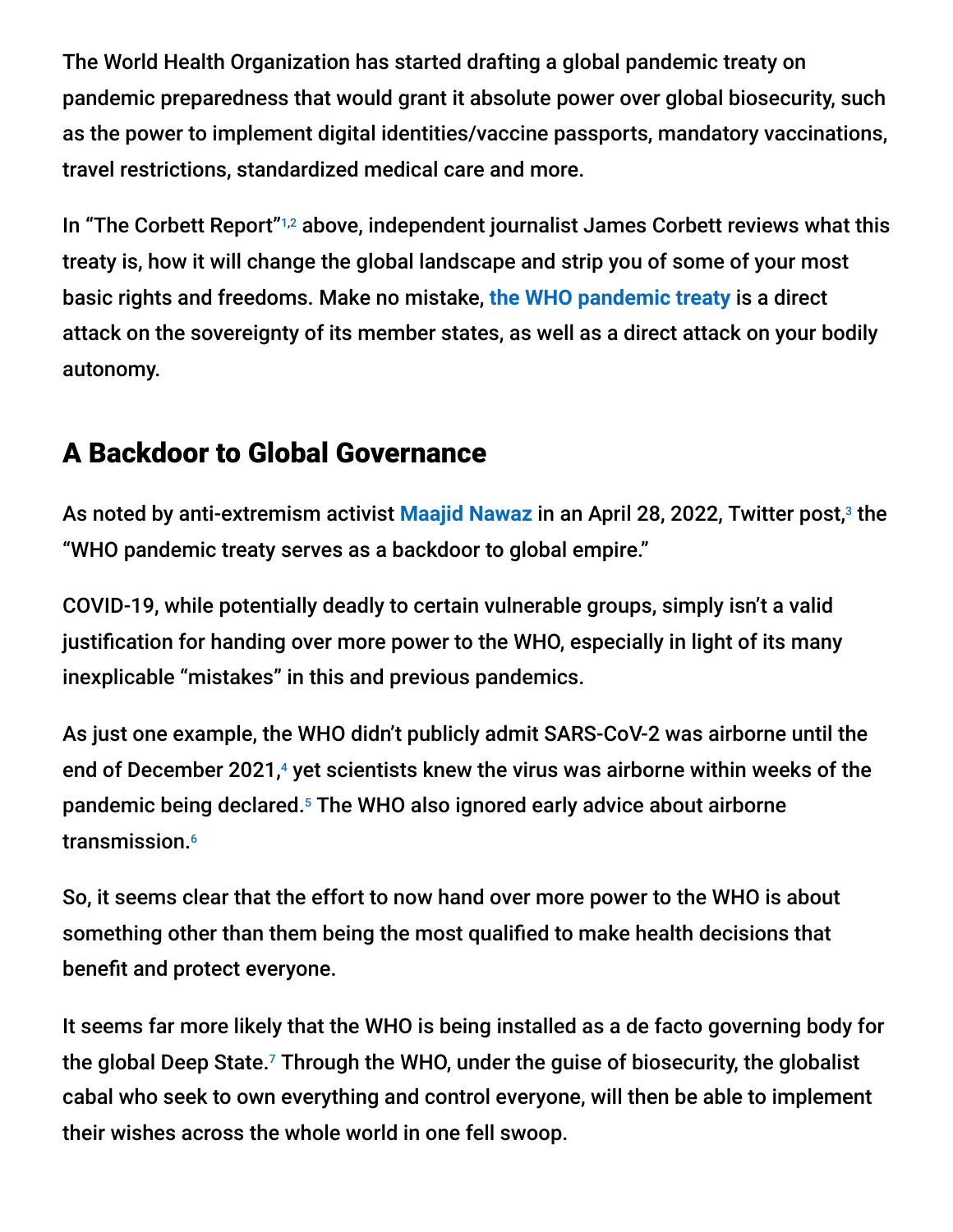With this treaty in place, all member nations will be subject to the WHO's dictates. If the WHO says every person on the planet needs to have a vaccine passport and digital identity to ensure vaccination compliance, then that's what every country will be forced to implement, even if the people have rejected such plans using local democratic processes.

As noted by Corbett, these negotiations are already well underway, $^8$  and the treaty is expected to be fully implemented in 2024  $-$  that is, unless the people of the world wake up to what's happening and beat back this monstrosity.

#### WHO Likely Seeking to Monopolize Health Care Worldwide

Under the guise of a global pandemic, the WHO, the World Economic Forum (WEF) and all its installed leaders in government and private business, were able to roll out a plan that had already been decades in the making. The pandemic was a perfect cover.

In the name of keeping everyone "safe" from infection, the globalists justified unprecedented attacks on democracy, civil liberties and personal freedoms, including the right to choose your own medical treatment.

Now, the WHO is gearing up to make its pandemic leadership permanent, extend it into the health care systems of every nation, and eventually implement a universal or "socialist-like" health care system as part of The Great Reset.

While this is not currently being discussed, there's every reason to suspect that this is part of the plan. WHO Director-General Tedros Adhanom Ghebreyesus has previously stated that his "central priority" as director-general of the WHO is to push the world toward universal health coverage. 9

And, considering the WHO changed its definition of "pandemic" to "a worldwide epidemic of a disease," $10$  without the original specificity of severe illness that causes high morbidity,<sup>11,12</sup> just about anything could be made to fit the pandemic criterion. The whole premise behind this pandemic treaty is that "shared threat requires shared response." But a given threat is almost never equally shared across regions.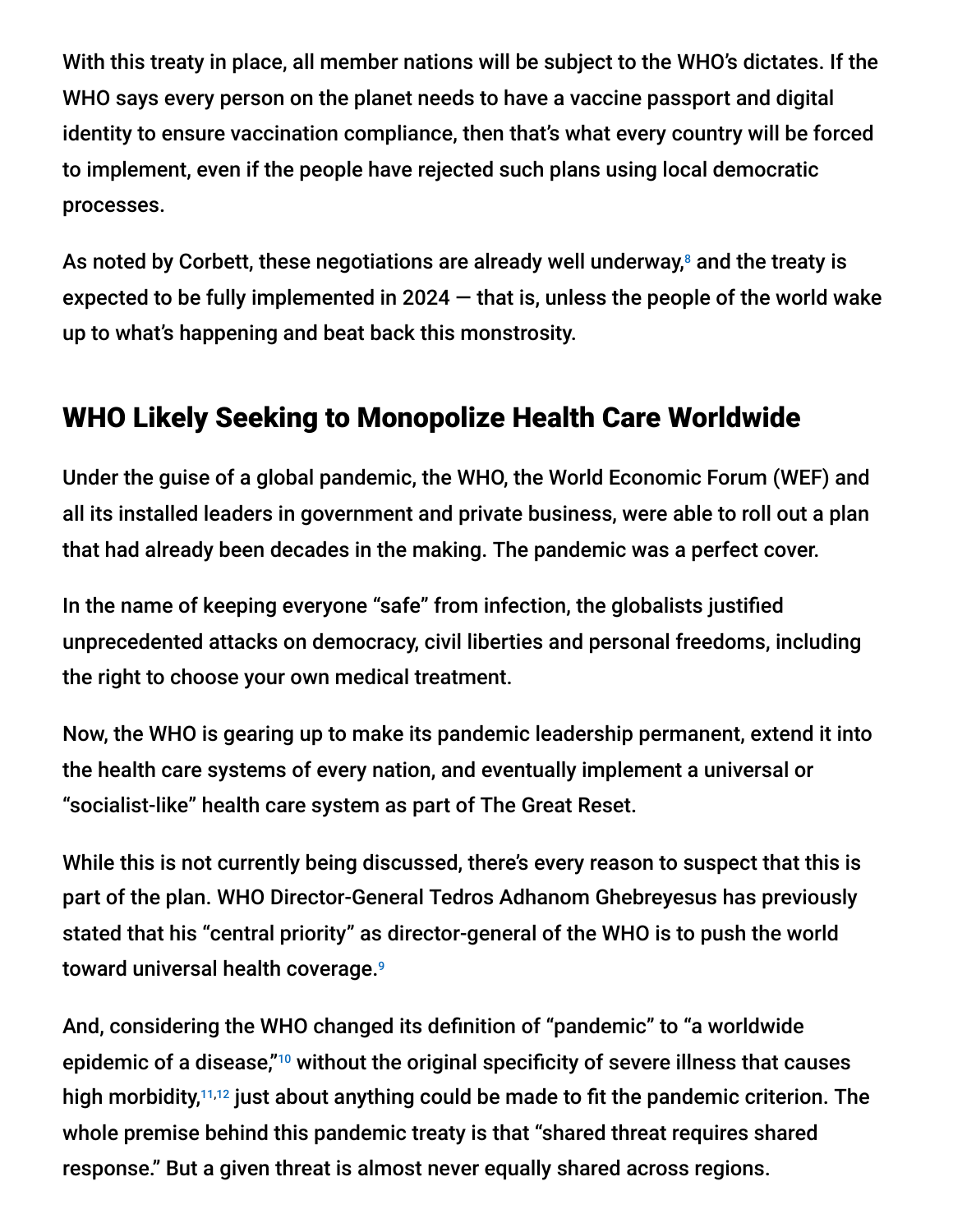Take COVID-19 for example. Not only is the risk of COVID not the same for people in New York City and the outback of Australia, it's not even the same for all the people in those areas, as COVID is highly dependent on age and underlying health conditions.

The WHO insists that the remedy is the same for everyone everywhere, yet the risks vary widely from nation to nation, region to region, person to person. They intend to eliminate individualized medicine and provide blanket rulings for how a given threat is to be addressed. Without doubt, this can only result in needless suffering, not to mention the loss of individual freedom.

#### How the WHO Has Wielded Previous Pandemic Instruments

To give us an idea of how the WHO might end up misusing this new proposed international "instrument" on pandemic prevention, preparedness and response, we can look at the International Health Regulations (IHR), $^{13}$  which the U.S. signed on to in 2005.

The IHR is what empowered the WHO to declare a Public Health Emergency of International Concern (PHEIC).<sup>14</sup> This is a special legal category that allows the WHO to initiate certain contracts and procedures, including drug and vaccine contracts.

As noted by Corbett, the IHR allows the unelected director-general of the WHO to simply declare a PHEIC and, suddenly, all member states have to dance to his tune. It basically grants the WHO dictatorial powers over health policy.

PHEICs have included the phony H1N1 swine flu pandemic in 2009, the inconsequential Zika outbreak in 2016, the overhyped Ebola outbreak in 2019, and, of course, the massively exaggerated COVID pandemic in 2020. All of these PHEICs were poorly handled and the WHO was criticized as inept and corrupt $15$  in their wake.

So, to summarize, through the IHR, the WHO has already been significantly empowered to dictate global health policy with regard to pandemics, and they used that power to bamboozle the nations of the world into spending billions of dollars on countermeasures, especially drugs and vaccines, that didn't work very well.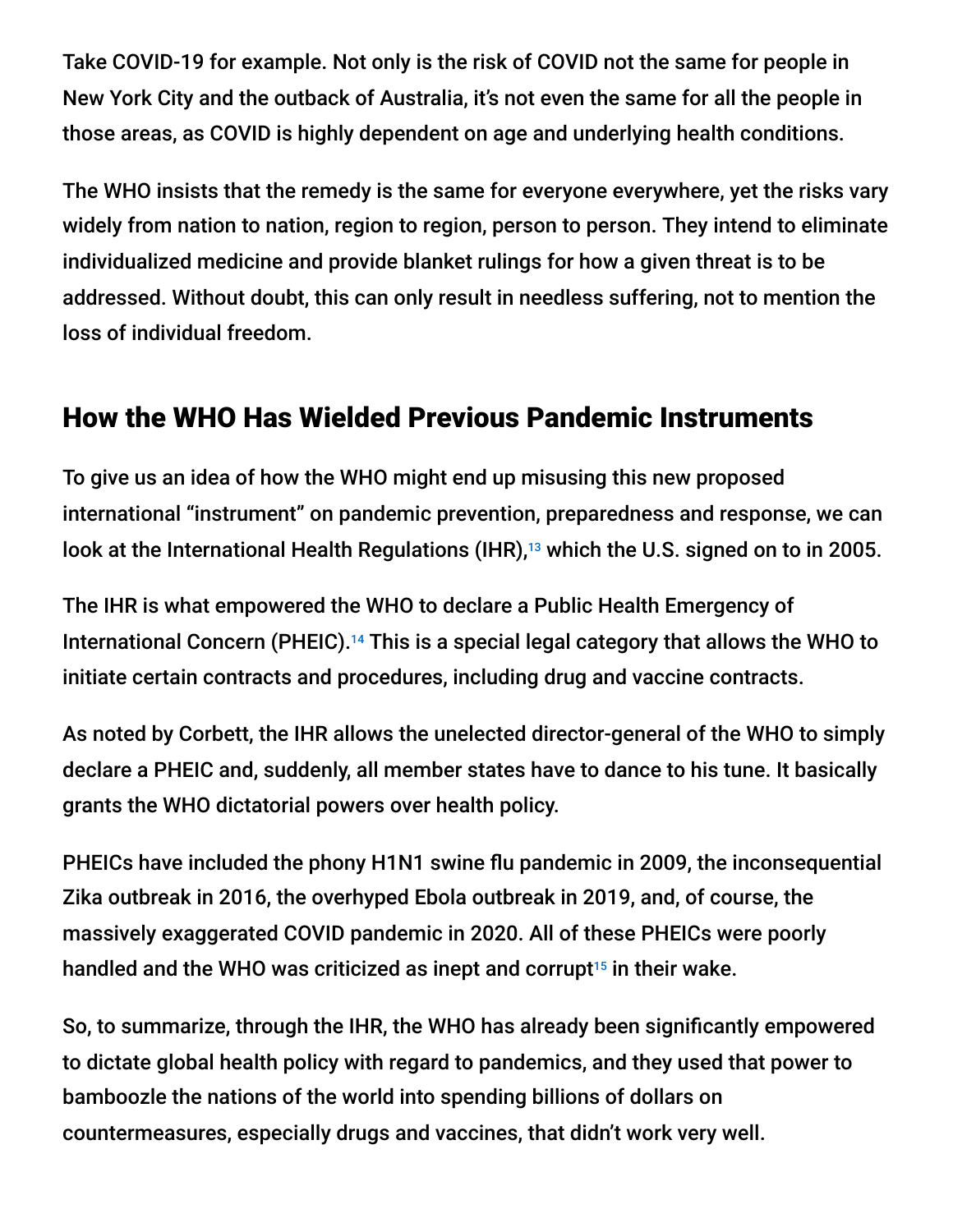In that sense, the WHO is really just another wealth-transfer instrument. The WHO's Big Pharma collaborators make billions on the taxpayers' dime, while the people of the world are left to suffer the consequences of fast-tracked vaccines. Its handling of the COVID pandemic in particular has been unprecedentedly bad, as they were behind the withholding of early treatment with safe medicines worldwide.

As noted by ivermectin advocate Dr. Tess Lawrie,<sup>16</sup> the WHO has also claimed the mRNA shots as safe as conventional vaccines, which is nowhere near the truth. Most all available data prove they are the most dangerous drugs ever created. Why would anyone expect the WHO to become less corrupt if given even more power and control?

## IHR Amendments May Also Restrict Rights and Freedoms

Now, the IHR overrode and superseded the U.S. Constitution from the start, but in January 2022, the U.S. also submitted regulatory amendments $^{17}$  that will give the WHO even more power to restrict your rights and freedoms.

May 22 through 28, 2022, the World Health Assembly will gather and vote on these amendments to the IHR and, if passed, they will be enacted into international law. These submitted amendments are in addition to the WHO pandemic treaty currently under discussion. As reported by Health Policy Watch, February 23, 2022: 18

*"Washington wants to fast track a series of nitty-gritty, but far-reaching changes in the existing International Health Regulations that govern WHO and member state emergency alert and response — for consideration at this year's World Health Assembly, 22-28 May.*

The U.S. proposal<sup>19</sup> for major IHR rule changes, obtained by Health Policy *Watch, has been a topic of discussion in a series of closed-door meetings of WHO member states, which are considering ways to reform the existing IHR, as well as advancing a whole new WHO convention or other international instrument<sup>20</sup> on pandemic prevention and response* ...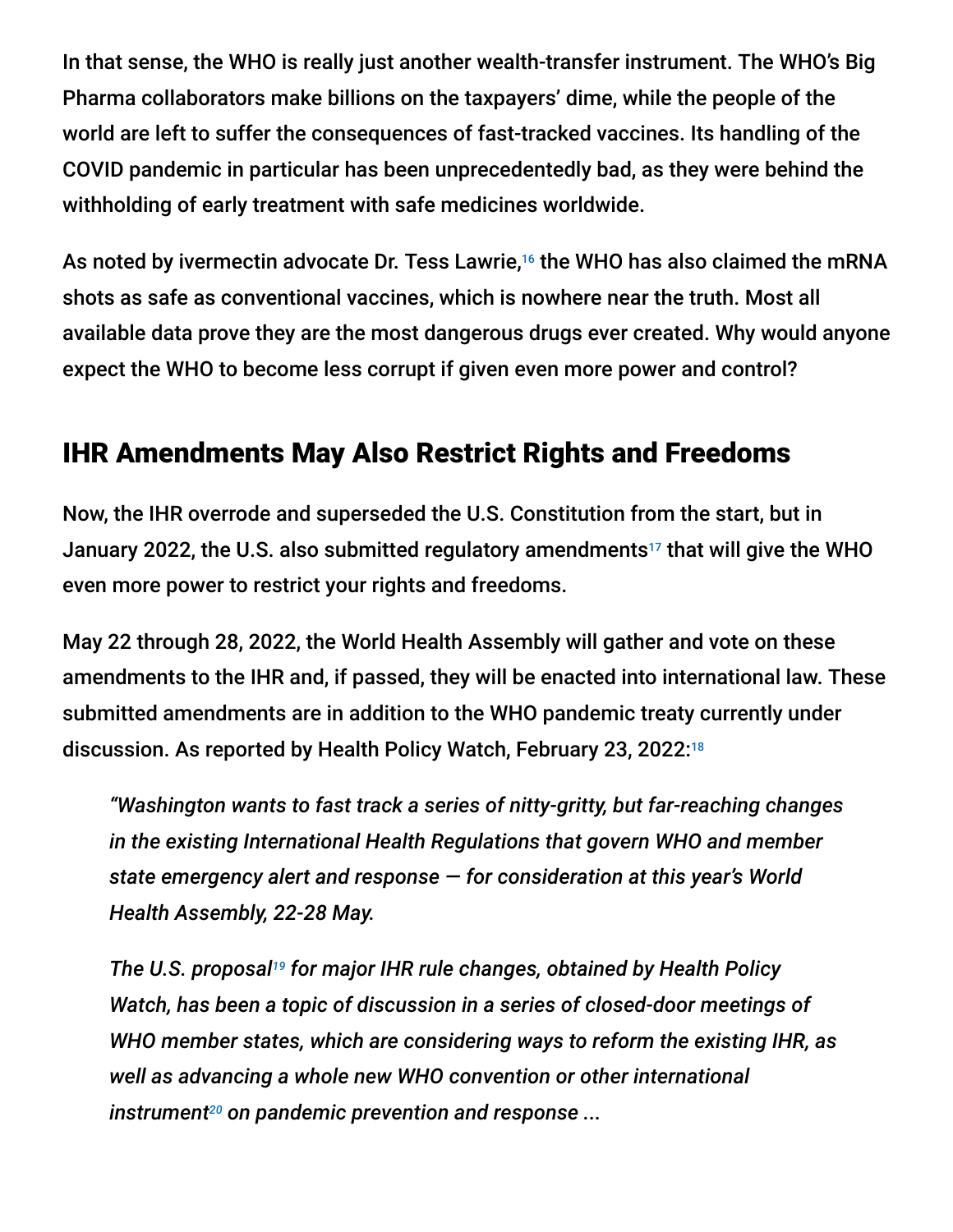*The U.S. is expected to lead a parallel track of tightly-paced 'informal' member state negotiations to reach consensus on an IHR reform resolution for approval at this year's 75th WHA [World Health Assembly] ..."*

The "new WHO convention or other international instrument" mentioned here refers to the WHO treaty currently under discussion. An intergovernmental negotiating body (INB) was established as a subdivision of the World Health Assembly in December 2021,21 for the purpose of drafting and negotiating this new pandemic treaty. And, as mentioned, this INB has begun that work.

However, as noted by Corbett, this is only the second time in the WHO's history that an INB has been established. The first one was the INB of the WHO Framework Convention on Tobacco Control,<sup>22</sup> 22 years ago. So, this is not a well-established process, and it's hard to predict how it will play out.

## Bill Gates Builds GERM Team for the WHO

Another clue about what the WHO intends to do with more power comes from its primary funder, Bill Gates. Gates recently announced he's building a pandemic response team for the WHO, which he would like to be called the "Global Epidemic Response & Mobilization" or GERM Team.

This team will be made up of thousands of disease experts under WHO's purview, and will monitor nations and "decide when they need to suspend civil liberties, force populations to wear masks and close borders," The Counter Signal reports. 23

Of course, Gates is also the largest funder of the WHO (when you combine the donations from both his foundation and GAVI, the Vaccine Alliance). This and other relationships speak volumes about the corruption still ruling the WHO. At the end of the day, Gates is basically paying the WHO to dictate to the world what they must do to make Gates a ton of money. As noted by The Counter Signal: 24

*"Gates' announcement of the GERM team coincides with the World Health Organization's drafting of a global pandemic treaty ... In the future, the*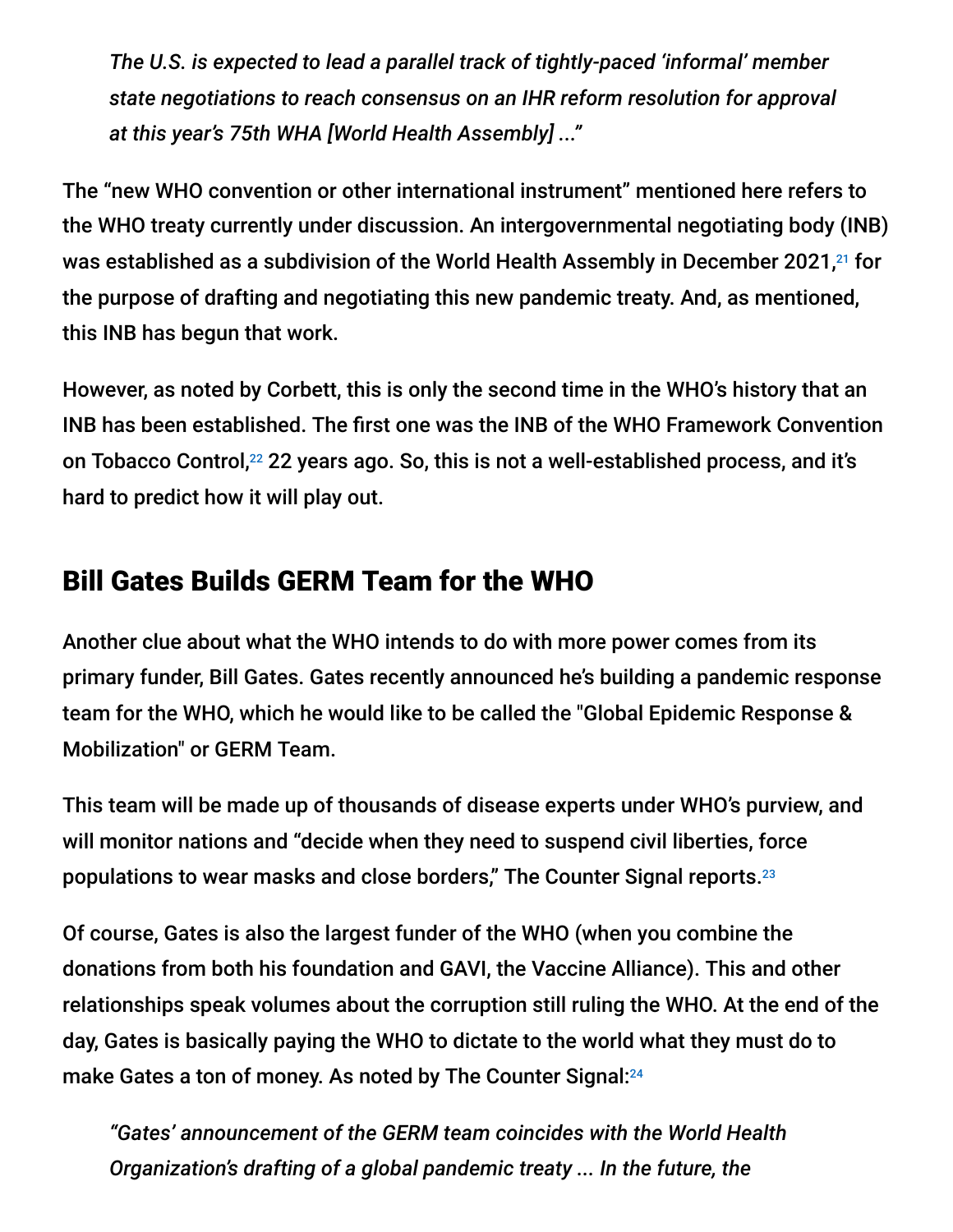*pandemic treaty will not only ensure that member states abide by International Health Regulations but will also put the WHO in the driver's seat, so to speak. Member states, including the US and Canada, will take their orders directly from the organization. As Conservative MP Leslyn Lewis explains:*

*'The treaty includes 190 countries and would be legally binding. The treaty defines and classifies what is considered a pandemic, and this could consist of broad classifications, including an increase in cancers, heart conditions, strokes, etc. If a pandemic is declared, the WHO takes over the global health management of the pandemic.*

*Of even more concern, if this treaty is enshrined, the WHO would be in full control over what gets called a pandemic. They could dictate how our doctors can respond, which drugs can and can't be used, or which vaccines are approved. We would end up with a one-size-fits-all approach for the entire world … A one-size-fits-all response to a health crisis doesn't even work across Canada, let alone the entire globe' ...*

*It isn't unreasonable to assume that the GERM team, as a new branch of the WHO, would oversee making sure member states comply with the pandemic treaty after the draft is finalized and member states sign-on.*

*The next question, then, is how the WHO and Bill Gates would be able to monitor every individual in every country to determine whether enough people are sick to justify locking a region down.*

*To this end, the WHO has contracted German-based Deutsche Telekom subsidiary T-Systems to develop a global vaccine passport system, with plans* 25*to link every person on the planet to a QR code digital ID ... Thus, there will be one pandemic treaty, one GERM team, one global vaccine passport, and one World Health Organization to monitor every person on the planet."*

#### Under WHO Control, Vaccine Passports Are a Given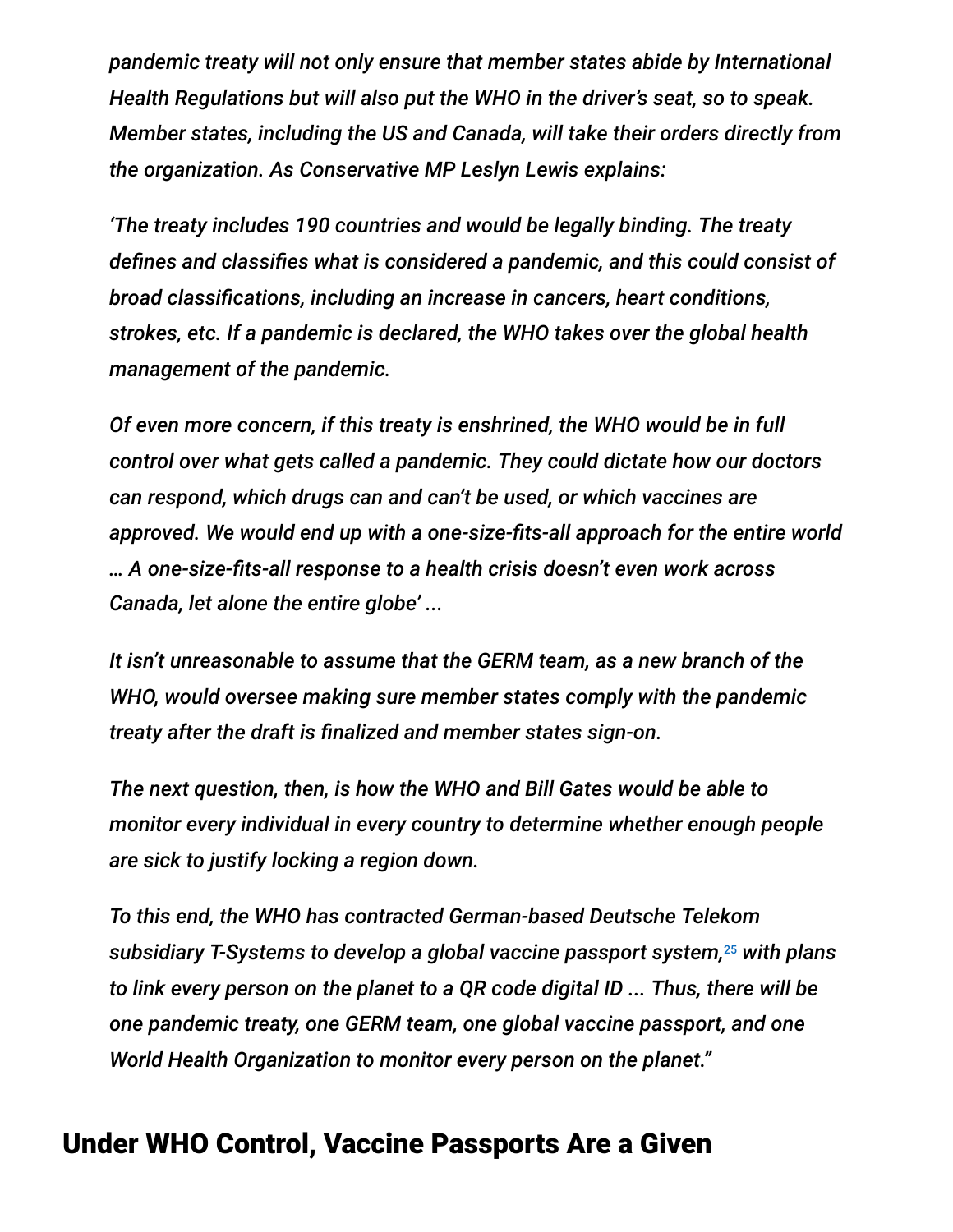Indeed, while countries around the world have scrubbed their COVID measures and backed away from vaccine passports, the WHO is still moving ahead with a global vaccine passport program. 26

So, if the WHO is given the authority to dictate biosecurity rules for the world, you can bet they'll insist on vaccine passports with built-in digital identity and readiness for a centralized programmable central bank digital currency (CBDC). As reported by the Western Standard: 27

*"The WHO fully intends to provide support to its 194 member states to facilitate the implementation of the digital verification technology for countries' national and regional verification of vaccine status.*

*'COVID-19 affects everyone. Countries will therefore only emerge from the pandemic together. Vaccination certificates that are tamper-proof and digitally verifiable build trust. WHO is therefore supporting member states in building national and regional trust networks and verification technology.*

*The WHO's gateway service also serves as a bridge between regional systems. It can also be used as part of future vaccination campaigns and home-based records,' said Garrett Mehl, unit head of the WHO's Department of Digital Health and Innovation, on Deutsche Telekom's website."*

# Can We Stop the International Pandemic Treaty?

The question now is, can we stop this "international pandemic instrument" that the WHO is seeking? With short notice, the WHO announced it would accept public comment on the treaty for a total of five days. $^{28}$  The World Council for Health (WCH) was among the few that acted quickly enough to submit a comment in opposition of the treaty. Lawrie delivered the WCH's submission. 29

# **<sup>66</sup>** The proposal to take control of pandemics at a<br> **Contral WHO level is untenable and threatens a gla central WHO level is untenable and threatens a global**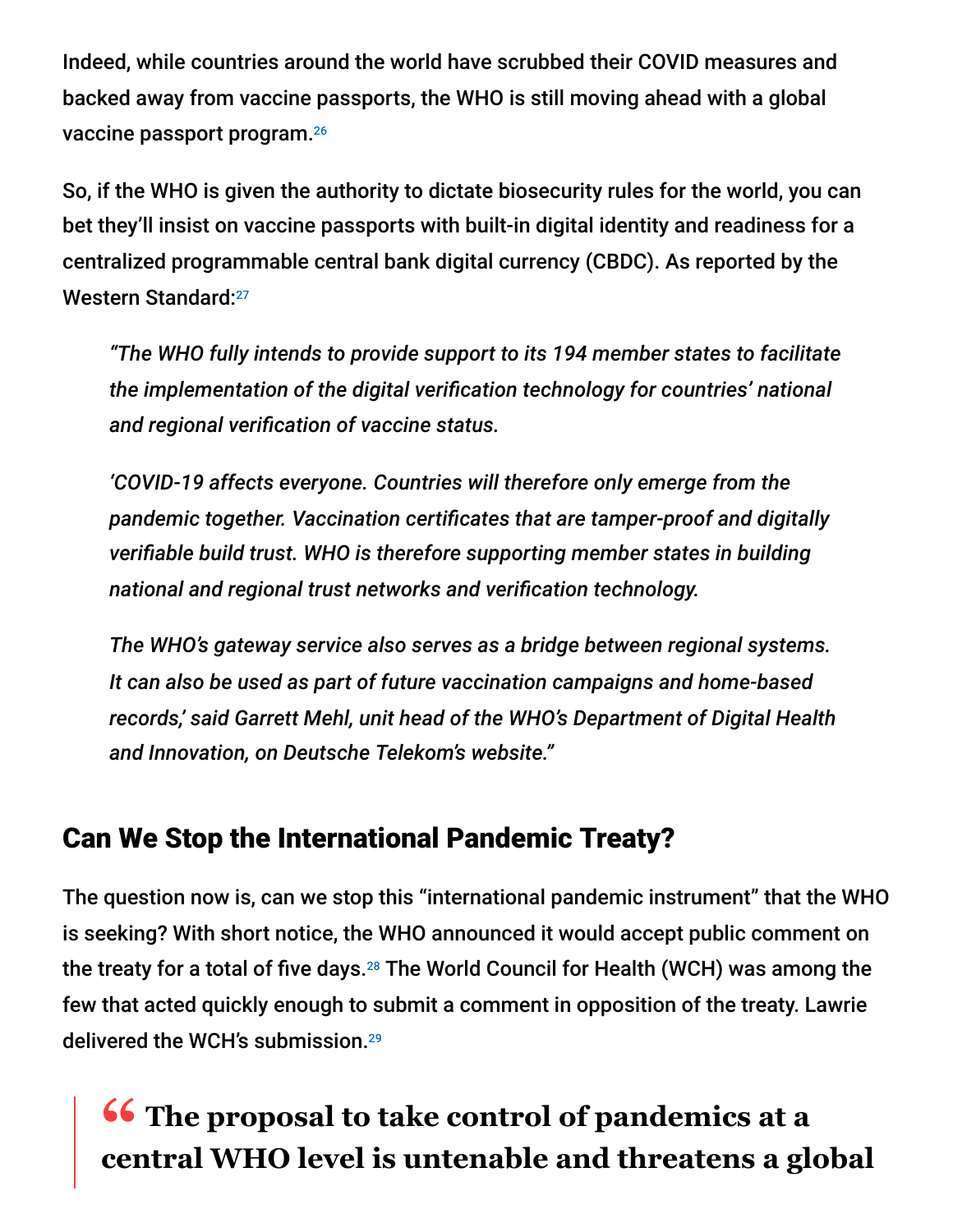**society ... It is foolhardy to even suggest that a 'one size fits all' response to a pandemic crisis across geographic zones characterized by hugely different parameters, could possibly be covered by a central bureaucratic process — the need for local decision making is of prime importance. ~ Robert Clancy, Ph.D."**

In an April 26, 2022, update on Substack, Lawrie wrote: 30

*"Despite the lack of notice, many grassroots organizations did what they could to spread the word and the World Council for Health's #stopthetreaty campaign reached an astonishing 415 million people. Many of you made written submissions expressing your concerns. So many of you in fact, that I hear the WHO's website crashed on the last day."*

One person who missed the deadline was professor Robert Clancy, a leading clinical immunologist in Canada. He sent the comment he would have wanted to submit to Lawrie, who included it in her post:<sup>31</sup>

*"The proposal to take control of pandemics at a central WHO level is untenable and threatens a global society. I am in receipt of the World Council for Health response, and the superbly summarized view by Dr. Tess Lawrie. These concerns reflect the 'across the board' view of most Australian doctors ...*

*The failure to understand the restrictions of systemic vaccination for mucosal infection and the dangers of accumulated suppression that follows mindless booster programs, and failure to interrogate the massive databases regarding adverse events of genetic vaccines are but two of the serious mistakes perpetuated by the WHO ...*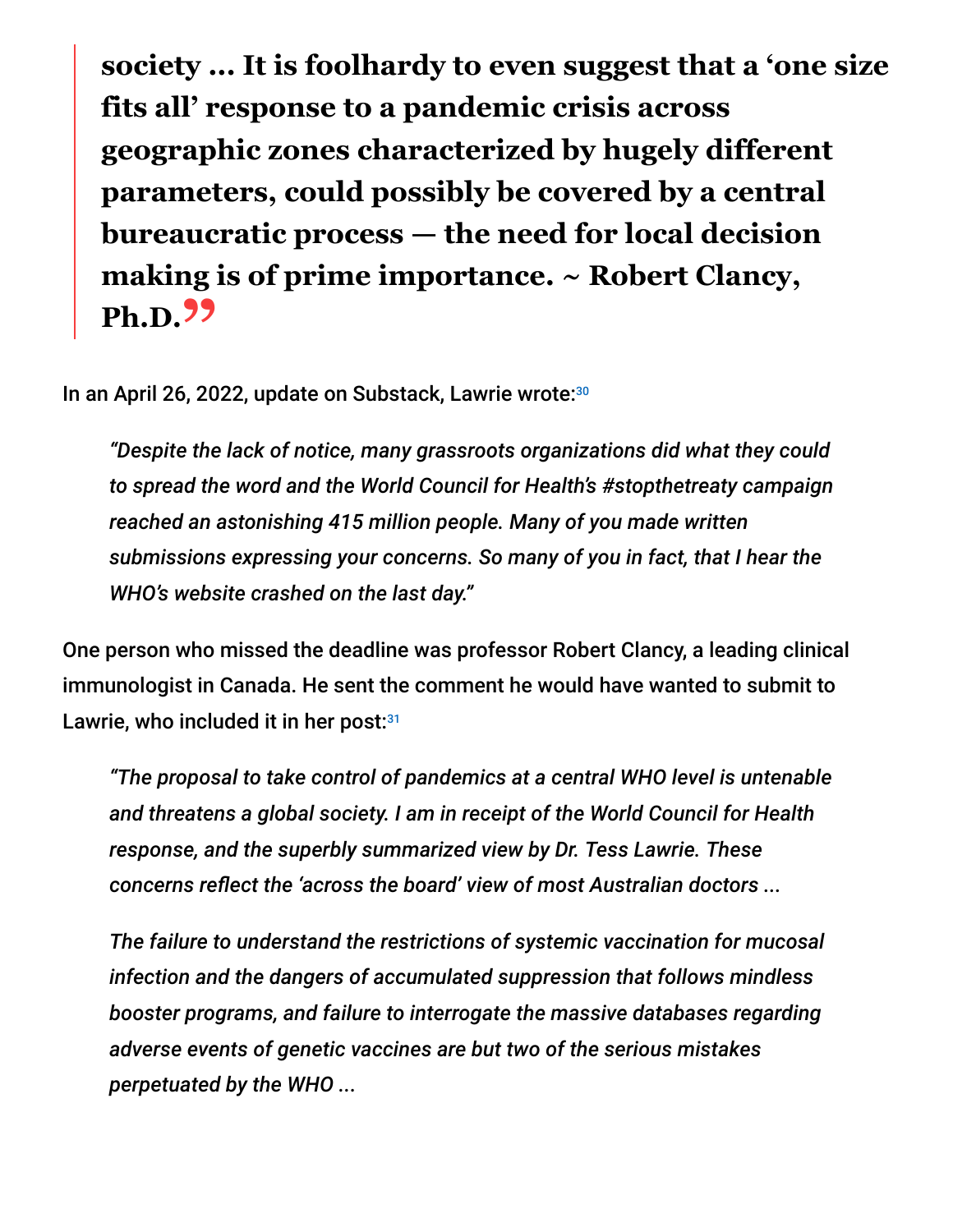*It is foolhardy to even suggest that a 'one size fits all' response to a pandemic crisis across geographic zones characterized by hugely different parameters, could possibly be covered by a central bureaucratic process — the need for local decision making is of prime importance.*

*The rule of science and the rule of the doctor-patient relationship must determine any response to a pandemic, and current experience where the rule of the narrative has so distorted disease outcomes — supported by the WHO must make very clear the foolishness of rewarding incompetence and corruption with even greater powers.*

*I write this as the most experienced Clinical Immunologist in Australia, and a leading research scientist in Mucosal Immunology with a focus on 'hostparasite relationship.' Professor Robert Clancy AM FRS(N) MB BS BSc(Med) PhD DSc FRACP FRCP(A) FRCP(C)"*

#### Make Your Voice Heard in June

While many, like Clancy, didn't get a chance to participate, the WHO has announced it will allow for two more days of public comment, June 16 and 17, 2022. As noted by Lawrie: 32

*"Please also be aware of the proposed amendments to the International Health Regulations, to be voted on this May at the World Health Assembly.*

*Like the pandemic treaty, this is another move to seize greater powers and override the sovereign laws of individual nations. Some say this is more significant than the pandemic treaty: if voted in, it means the loss of our sovereignty from this November. James Roguski has written extensively about this on his Substack. 33*

*There seems to be a concerted effort by the WHO and its controllers to attack our sovereignty from all angles. It is important we make it clear that we do not*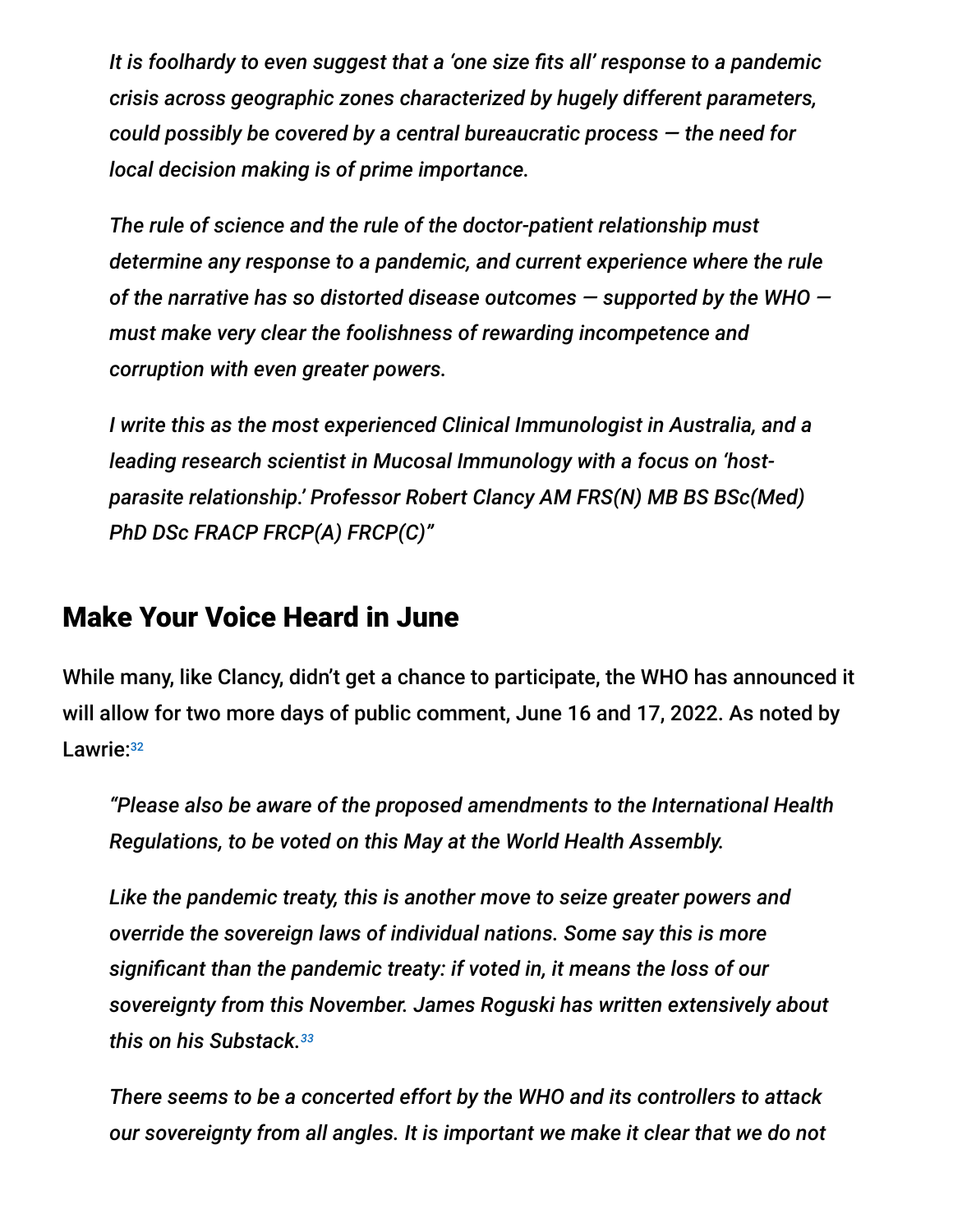*recognize the WHO as an authority over us and that we will not tolerate this abuse of power.*

*We are sovereign and will not be bound by the undertakings of corrupt officials who pretend to act on our behalf when signing away the inherent rights of the World's People. They do not act for us and we will not be bound."*

I encourage you to make plans to have your voice heard June 16 and 17, 2022. Unfortunately, the WHO has not yet released any submission details. Your best bet right now is to sign up for the WCH's newsletter. The last time, they issued links and instructions on how to submit your comment, and are sure to do the same for the June submission window. You can **[s](https://worldcouncilforhealth.org/)[ubscribe at the bottom of this page](https://worldcouncilforhealth.org/news/2022/04/stopthetreaty-comment-who-pandemic-treaty/66422/)**, or on the **WCH's home page**.

To block the IHR amendments at the May 2022 World Health Assembly, we need to flood our respective delegations with opposition. A list of U.S. delegates can be found in Roguski's Substack article, "**[Speaking Truth to Power](https://jamesroguski.substack.com/p/speaking-truth-to-power?s=r)**."

For contact information for other nations' delegates, I would suggest contacting the regional office and ask for a list (see "Regions" in the blue section at the bottom of the **[World Health Assembly's webpage](https://www.who.int/about/governance/world-health-assembly)**). It's also possible that the WCH will publish guidance on it, so be sure to sign up for their newsletter.

#### **Sources and References**

- <sup>1</sup> [The Corbett Report April 27, 2022](https://www.corbettreport.com/globaltreaty/)
- <sup>2</sup> [Transcript of The Corbett Report](https://otter.ai/u/StXjeQ_7DgReIbdJezCxh-yR9uo)
- <sup>3</sup> [Twitter Maajid Nawaz April 28, 2022](https://twitter.com/maajidnawaz/status/1519632314556428288?s=21&t=kkWsxFb7IsWE7AcLlaCrQQ)
- <sup>4</sup> [World Health Organization, Coronavirus disease \(COVID-19\): How is it transmitted? December 23, 2021](https://www.who.int/news-room/questions-and-answers/item/coronavirus-disease-covid-19-how-is-it-transmitted)
- <sup>5</sup> J Hosp Infect. 2021 Apr; 110: 89-96
- <sup>6</sup> [Nature April 6, 2022](https://www.nature.com/articles/d41586-022-00925-7)
- <sup>7</sup> [Heysatyamevjayate Wordpress March 20, 2022](https://heysatyamevjayate.wordpress.com/2022/03/20/the-who-pandemic-treaty-a-backdoor-to-global-governance/)
- <sup>8</sup> [America Out Loud February 18, 2022](https://www.americaoutloud.com/tedros-introduces-globalist-plan-to-take-over-worlds-health-systems/)
- <sup>9</sup> [National Review June 14, 2017](https://www.nationalreview.com/2017/06/world-health-organization-corrupt-wasteful/)
- <sup>10</sup> [Wayback Machine, WHO Pandemic Preparedness captured September 2, 2009 \(PDF\)](http://whale.to/vaccine/WHO2.pdf)
- <sup>11</sup> [The BMJ 2010;340:c2912](https://www.bmj.com/rapid-response/2011/11/02/who-changed-definition-influenza-pandemic)